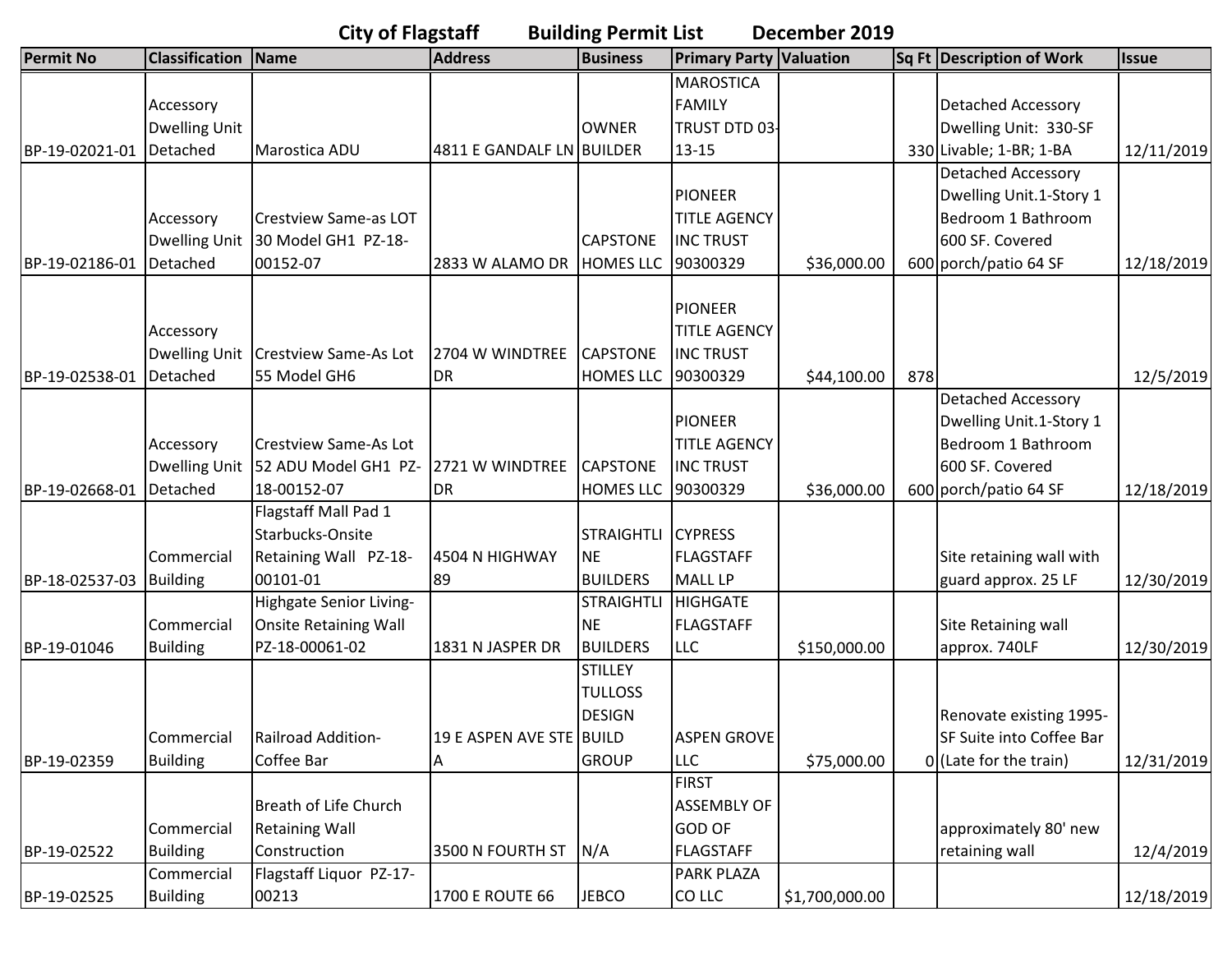|             |                 |                                 |                     | <b>STILLEY</b>      |                             |                |                             |            |
|-------------|-----------------|---------------------------------|---------------------|---------------------|-----------------------------|----------------|-----------------------------|------------|
|             | Commercial      |                                 |                     | <b>TULLOSS</b>      |                             |                |                             |            |
|             | <b>Building</b> |                                 |                     | <b>DESIGN</b>       |                             |                |                             |            |
|             | Repair/Remo     | Dark Sky Brewing TI PZ-         |                     | <b>BUILD</b>        | ABLE                        |                | Fire-separation between     |            |
| BP-19-01879 | del/TI          | 19-00088                        | 117 N BEAVER ST     | <b>GROUP</b>        | <b>BUILDING LLC</b>         | \$2,000.00     | occupancies A-2/F2          | 12/2/2019  |
|             | Commercial      |                                 |                     |                     |                             |                | TI 5130SF reconfigure       |            |
|             | <b>Building</b> |                                 |                     | <b>RYAN</b>         | W L GORE &                  |                | space and upgrade HVAC      |            |
|             | Repair/Remo     | W.L. Gore Clean & Gray          |                     |                     | <b>COMPANIES ASSOCIATES</b> |                | to accommodate clean        |            |
| BP-19-02028 | del/TI          | Rooms                           | 3450 W KILTIE LN    | US. INC             | <b>INC</b>                  | \$2,000,000.00 | rooms                       | 12/2/2019  |
|             | Commercial      |                                 |                     |                     |                             |                |                             |            |
|             | <b>Building</b> |                                 |                     | <b>HOPE</b>         |                             |                |                             |            |
|             | Repair/Remo     |                                 | 1500 E CEDAR AVE    |                     | <b>CONSTRUCT CEDAR WEST</b> |                | <b>Flagstaff Nail Salon</b> |            |
| BP-19-02239 | del/TI          | Flagstaff Nail Salon            | <b>STE 66</b>       | <b>ION LLC</b>      | <b>CAPITAL LLC</b>          | \$50,000.00    | interior TI                 | 12/3/2019  |
|             |                 |                                 |                     |                     |                             |                |                             |            |
|             | Commercial      |                                 |                     |                     | MT CAVALARY                 |                |                             |            |
|             | <b>Building</b> |                                 |                     |                     | <b>EVANGELICAL</b>          |                |                             |            |
|             | Repair/Remo     | Mt Calvary Church and           | <b>2605 N FORT</b>  | Multiple            | LUTHERAN                    |                | Mt Calvary Church and       |            |
| BP-19-02487 | del/TI          | <b>School New Restroom</b>      | <b>VALLEY RD</b>    | <b>Builders Inc</b> | <b>CHURCH INC</b>           | \$10,000.00    | <b>School New Restroom</b>  | 12/9/2019  |
|             |                 |                                 |                     |                     |                             |                | replace 2 existing metal    |            |
|             | Commercial      |                                 |                     |                     | <b>FLAGSTAFF</b>            |                | canopies over HVAC          |            |
|             | <b>Building</b> | FUSD #1 Admin Office;           |                     | Core                | <b>UNIFIED</b>              |                | equipment                   |            |
|             | Repair/Remo     | Install New Canopies            | 3285 E SPARROW      | Constructio         | SCHOOL                      |                | approximately 176 SF        |            |
| BP-19-02664 | del/TI          | Over A/C Units                  | <b>AVE</b>          | n Inc               | <b>DISTRICT #1</b>          | \$98,000.00    | and 126 SF                  | 12/13/2019 |
|             |                 | Normal School Demo              |                     | <b>HOPE</b>         |                             |                | Normal School Demo          |            |
|             | Commercial      | Walls and Explore               | 101 S SAN           | <b>CONSTRUCT</b>    |                             |                | Walls and Explore           |            |
| BP-19-02424 | Demolition      | Structure                       | <b>FRANCISCO ST</b> | <b>ION LLC</b>      | JLA MAD LLC                 | \$10,000.00    | Structure                   | 12/11/2019 |
|             |                 | Flagstaff Mall Demo             |                     |                     |                             |                |                             |            |
|             |                 | Suites G16 G20 G24 G25          |                     | <b>WESPAC</b>       | <b>CYPRESS</b>              |                | Interior demo of former     |            |
|             | Commercial      | G26 G27 G30 & Storage           | 4650 N HIGHWAY      | CONSTRUCT FLAGSTAFF |                             |                | tenant spaces in a          |            |
| BP-19-02427 | Demolition      | Unit                            | 89 STE G30          | <b>ION INC</b>      | <b>MALL LP</b>              | \$240,000.00   | shopping mall.              | 12/12/2019 |
|             |                 | <b>Flagstaff Medical Center</b> |                     | LOVEN               | <b>FLAGSTAFF</b>            |                | minimal Demolition of       |            |
|             | Commercial      | Demolition of Flooring          |                     | <b>CONTRACTI</b>    | MEDICAL                     |                | Flooring partition walls    |            |
| BP-19-02507 | Demolition      | <b>Walls and Ceiling</b>        | 1200 N BEAVER ST    | <b>NG INC</b>       | <b>CENTER INC</b>           | \$40,000.00    | and ceiling                 | 12/2/2019  |
|             |                 |                                 |                     |                     |                             |                | Installation of Roof        |            |
|             | Commercial      |                                 | 2225 N STEVES       | Rooftop             | PLANET RIDER                |                | Mounted PV Solar Array      |            |
| BP-19-02609 | Photovoltaic    | Planet Rider Solar              | <b>BLVD</b>         | Solar LLC           | <b>LLC</b>                  | \$95,550.00    | 120-9Panel                  | 12/31/2019 |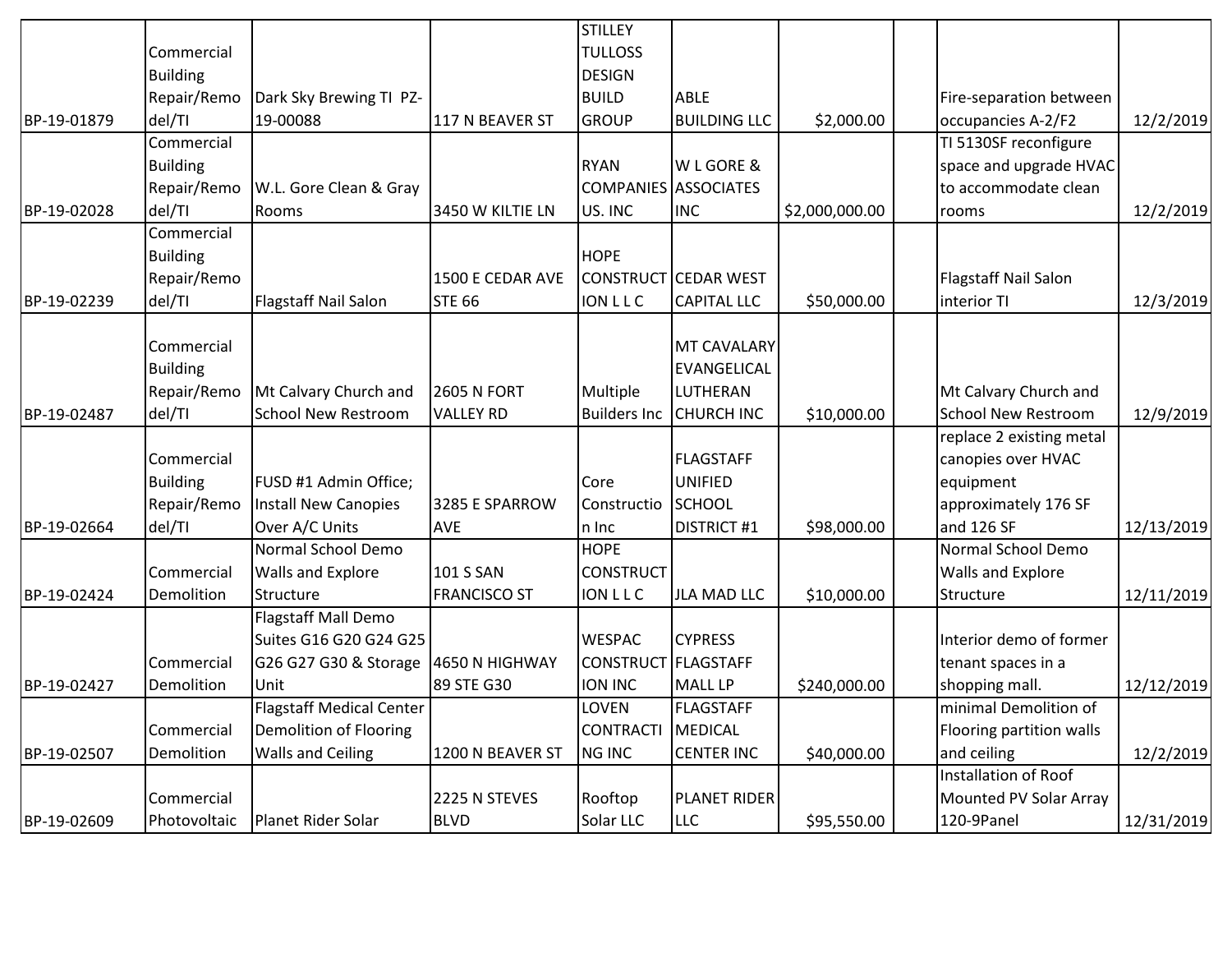|             | Residential     |                                 |                           |                  | <b>THURSTON JF</b>           |              | Convert 758-SF                |            |
|-------------|-----------------|---------------------------------|---------------------------|------------------|------------------------------|--------------|-------------------------------|------------|
|             | <b>Building</b> |                                 |                           |                  | & MD FAMILY                  |              | basement into additional      |            |
|             | Repair/Remo     | <b>Thurston Basement</b>        | 5098 E SEMINOLE           | <b>OWNER</b>     | TRUST DTD 09                 |              | bedroom living room           |            |
| BP-19-01055 | del/Addition    | <b>Buildout</b>                 | <b>DR</b>                 | <b>BUILDER</b>   | 09-98                        | \$30,000.00  | and full bathroom.            | 12/17/2019 |
|             |                 |                                 |                           |                  |                              |              |                               |            |
|             |                 |                                 |                           |                  |                              |              | Complete                      |            |
|             |                 |                                 |                           |                  |                              |              | Reconfiguration of an         |            |
|             |                 |                                 |                           |                  |                              |              | 897-SF existing               |            |
|             |                 |                                 |                           |                  |                              |              | residence. New                |            |
|             |                 |                                 |                           |                  |                              |              | configuration to include:     |            |
|             | Residential     |                                 |                           |                  |                              |              | 2-BR; 2-BA; Remodeled         |            |
|             | <b>Building</b> |                                 |                           |                  |                              |              | Kitchen; Laundry nook;        |            |
|             | Repair/Remo     | Connell Interior                |                           | <b>OWNER</b>     |                              |              | new water heater and          |            |
| BP-19-02141 | del/Addition    | Remodel                         | 309 E ASHURST AVE BUILDER |                  | Joe Connell                  | \$20,000.00  | appurtenances.                | 12/31/2019 |
|             |                 |                                 |                           |                  |                              |              |                               |            |
|             |                 |                                 |                           |                  |                              |              | <b>McCormick Second Floor</b> |            |
|             | Residential     |                                 |                           |                  |                              |              | <b>Addition over Garage</b>   |            |
|             | <b>Building</b> | McCormick Second                |                           |                  | MCCORMICK                    |              | 572-SF New Livable (1-        |            |
|             | Repair/Remo     | Floor Addition Over             | 2241 E FOREST             | Cooney           | MOLLY                        |              | BR; 1-BA; Living area); 80-   |            |
| BP-19-02316 | del/Addition    | Garage                          | <b>HEIGHTS DR</b>         | Carpentry        | LUTISHA                      | \$100,000.00 | sf Uncovered Deck             | 12/6/2019  |
|             |                 |                                 |                           | <b>OUTLOOK</b>   |                              |              |                               |            |
|             | Residential     |                                 |                           | <b>CONSTRUCT</b> |                              |              | Taylor Bathroom               |            |
|             | <b>Building</b> |                                 |                           | <b>ION AND</b>   |                              |              | Remodel Reconfigure 1-        |            |
|             | Repair/Remo     | Taylor Bathroom                 |                           |                  | <b>REMODELIN TAYLOR CHAD</b> |              | BA; add shower stall to 1-    |            |
| BP-19-02410 | del/Addition    | Remodel                         | 4366 E COBURN DR          | <b>GINC</b>      | & MEGAN                      | \$40,000.00  | <b>BA</b>                     | 12/5/2019  |
|             |                 |                                 |                           |                  |                              |              | Interior renovation of        |            |
|             |                 |                                 |                           |                  |                              |              | existing SFD: 1290-SF         |            |
|             |                 |                                 |                           |                  |                              |              | existing historic home to     |            |
|             |                 |                                 |                           |                  |                              |              | be reconfigured and           |            |
|             |                 |                                 |                           |                  |                              |              | brought up to current         |            |
|             | Residential     |                                 |                           | Central &        |                              |              | 2018 codes: 3-BR; 2.5-        |            |
|             | <b>Building</b> |                                 |                           | Main             | <b>BAXTER</b>                |              | BA; 1-car garage. No          |            |
|             | Repair/Remo     | <b>Baxter Exterior Interior</b> |                           | Constructio      | <b>RICHARD R &amp;</b>       |              | structural or exterior        |            |
| BP-19-02449 | del/Addition    | Remodel                         | 1401 N BEAVER ST          | m                | JULIE                        | \$30,000.00  | changes.                      | 12/20/2019 |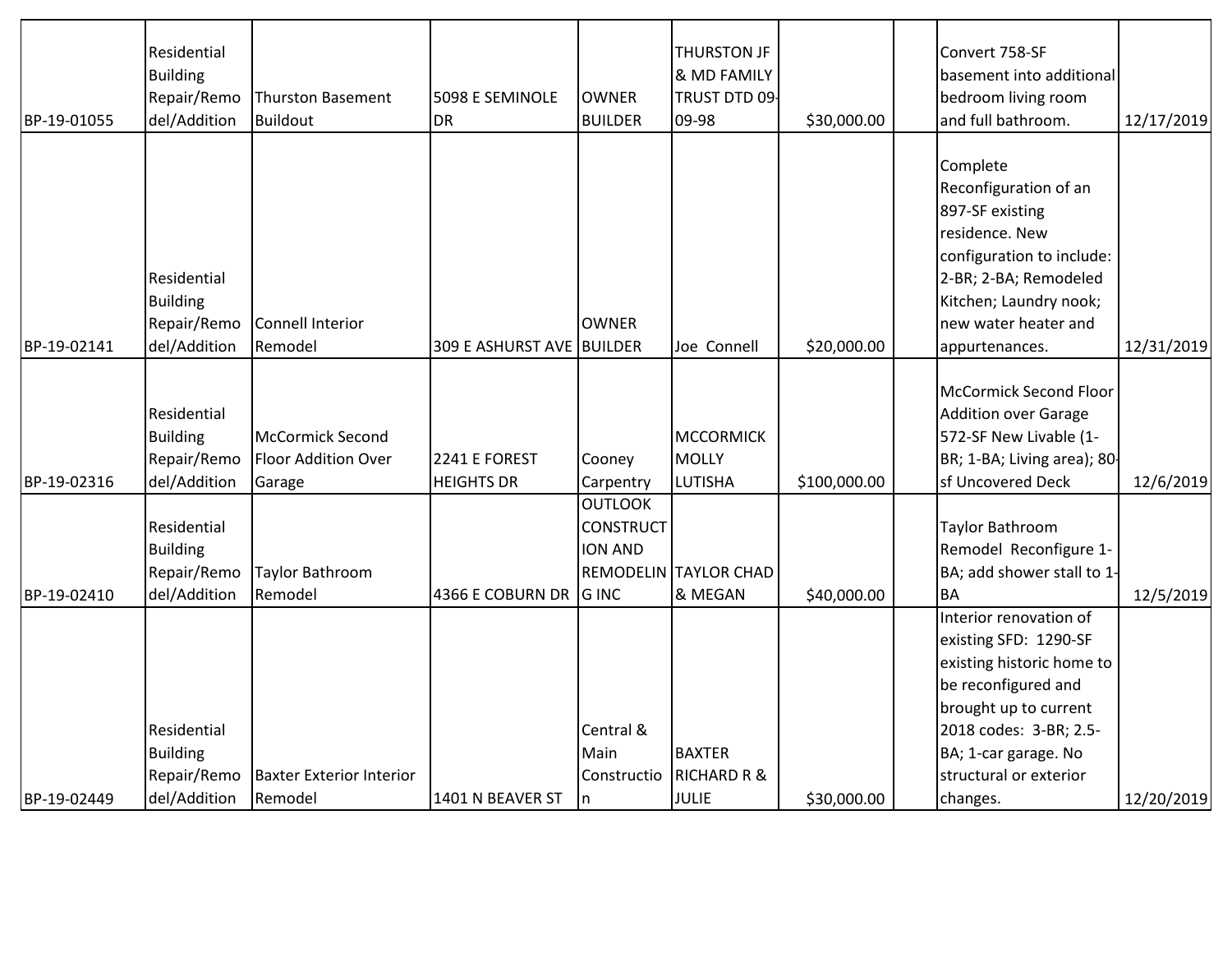|             |                 |                              |                          |                |                     |             | Interior remodel and               |            |
|-------------|-----------------|------------------------------|--------------------------|----------------|---------------------|-------------|------------------------------------|------------|
|             |                 |                              |                          |                |                     |             | addition: (Total Remodel           |            |
|             |                 |                              |                          |                |                     |             | area=1085-SF) Enclose              |            |
|             |                 |                              |                          |                |                     |             | existing rear covered              |            |
|             |                 |                              |                          |                |                     |             | patio; reconfigure floor           |            |
|             |                 |                              |                          |                |                     |             | plan of existing family            |            |
|             |                 |                              |                          |                |                     |             | room; dining room;                 |            |
|             |                 |                              |                          |                |                     |             | kitchen; and laundry               |            |
|             |                 |                              |                          |                |                     |             | room. Renovation is to             |            |
|             |                 |                              |                          |                |                     |             | include new 200amp                 |            |
|             |                 |                              |                          |                |                     |             | electric service and               |            |
|             |                 |                              |                          |                |                     |             | various appliances.                |            |
|             |                 |                              |                          |                |                     |             | Reconfigure master bath            |            |
|             |                 |                              |                          |                |                     |             | and ad a 1/2 bath                  |            |
|             |                 |                              |                          |                |                     |             | adjacent. Reconfigure              |            |
|             |                 |                              |                          |                |                     |             | Bedroom 3 bathrooms                |            |
|             | Residential     |                              |                          |                |                     |             | into a single bathroom.            |            |
|             | <b>Building</b> |                              |                          |                | <b>DEMIGUEL</b>     |             | Addition to include 303-           |            |
|             | Repair/Remo     |                              |                          | <b>OWNER</b>   | <b>LIVING TRUST</b> |             | SF covered patio with              |            |
| BP-19-02486 | del/Addition    | DeMiguel Enclose Patio       | 1310 N NAVAJO DR BUILDER |                | DTD 3-16-95         | \$35,000.00 | gas grill and hand sink.           | 12/20/2019 |
|             |                 |                              |                          |                |                     |             |                                    |            |
|             |                 |                              |                          |                |                     |             |                                    |            |
|             |                 |                              |                          |                |                     |             | <b>Residential Interior</b>        |            |
|             |                 |                              |                          |                |                     |             | remodel/                           |            |
|             |                 |                              |                          |                |                     |             | reconfiguration of floor           |            |
|             |                 |                              |                          |                |                     |             | plan to include 1678-SF            |            |
|             |                 |                              |                          |                |                     |             | new bathroom fixtures              |            |
|             |                 |                              |                          |                |                     |             | in the master bath and             |            |
|             |                 |                              |                          |                |                     |             | hall bath; rearrangement           |            |
|             |                 |                              |                          |                |                     |             | of appliances in the               |            |
|             |                 |                              |                          |                |                     |             | kitchen; reconfiguration           |            |
|             |                 |                              |                          |                |                     |             | of master closet into              |            |
|             |                 |                              |                          |                |                     |             | pantry accessible from             |            |
|             |                 |                              |                          |                |                     |             | the kitchen; relocation            |            |
|             |                 |                              |                          |                |                     |             | of laundry room slop               |            |
|             | Residential     |                              |                          |                |                     |             | sink; removal of interior          |            |
|             | <b>Building</b> | <b>Boyko Moving Interior</b> |                          |                | <b>BOYKO</b>        |             | non-bearing walls as               |            |
|             | Repair/Remo     | <b>Walls Electrical and</b>  | 1568 N WAKONDA           | <b>OWNER</b>   | <b>MARKO &amp;</b>  |             | notated on the                     |            |
| BP-19-02510 | del/Addition    | Plumbing                     | <b>ST</b>                | <b>BUILDER</b> | <b>CHANG</b>        | \$10,000.00 | construction documents. 12/10/2019 |            |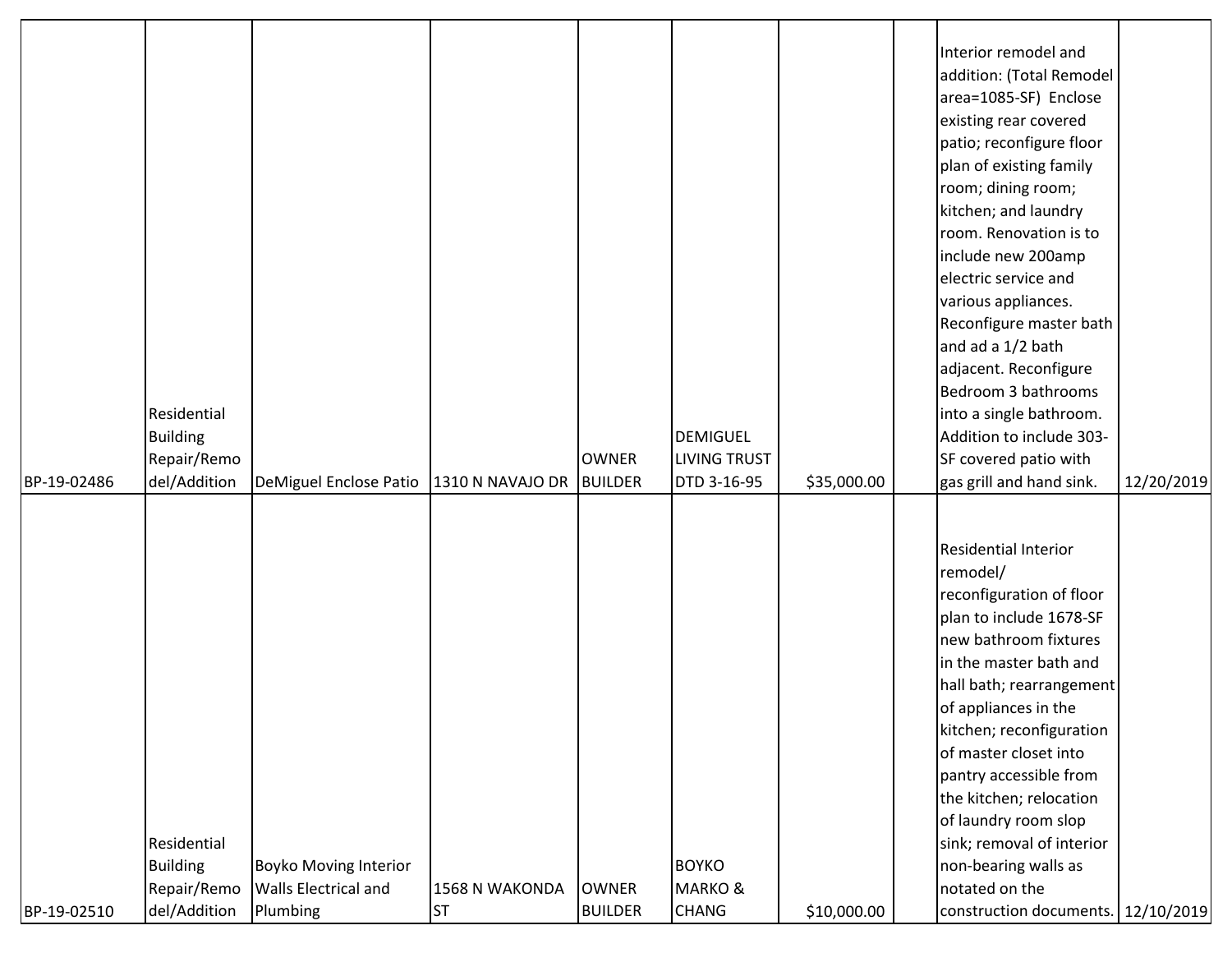| BP-19-02595 | Residential<br><b>Building</b><br>Repair/Remo<br>del/Addition | Remiker/Liebert Minor<br><b>Interior Remodel</b> | 4605 S BEDROCK<br>TRL                      | J K C INC                                                                | REMIKER<br>MARK                                          | \$236,308.00 | Interior Remodel: -<br>Reconfigure downstairs<br>master bedroom and<br>bathroom into bedroom<br>and music room. -<br>Convert downstairs den<br>into office. -<br>Reconfigure Laundry<br>room and adjacent hall<br>bath. - Remove load<br>bearing wall adjacent to<br>kitchen/dining. -<br>Reconfigure upstairs<br>bedrooms into master<br>bedroom and add<br>bathroom. - Replace<br>bathroom fixtures<br>throughout. | 12/27/2019 |
|-------------|---------------------------------------------------------------|--------------------------------------------------|--------------------------------------------|--------------------------------------------------------------------------|----------------------------------------------------------|--------------|----------------------------------------------------------------------------------------------------------------------------------------------------------------------------------------------------------------------------------------------------------------------------------------------------------------------------------------------------------------------------------------------------------------------|------------|
| BP-19-02596 | Residential<br><b>Building</b><br>Repair/Remo<br>del/Addition | Lilly ADU                                        | 3919 E SUMMER<br><b>RUN DR</b>             | <b>OWNER</b><br><b>BUILDER</b>                                           | <b>LILLY TOMMY</b><br>ID.                                | \$45,000.00  |                                                                                                                                                                                                                                                                                                                                                                                                                      | 12/3/2019  |
| BP-19-02404 | Residential<br>Photovoltaic                                   | Palmer Solar                                     | <b>6820 N RAIN</b><br><b>VALLEY RD</b>     | PM & M<br><b>Electric Inc</b>                                            | PALMER<br><b>STEVE &amp;</b><br>ROBIN                    | \$44,696.00  | Roof-mounted Solar for<br>Palmer                                                                                                                                                                                                                                                                                                                                                                                     | 12/2/2019  |
| BP-19-02539 | Residential<br>Photovoltaic                                   | Vigil Solar                                      | <b>1096 W LOWER</b><br><b>COCONINO AVE</b> | Southface<br><b>Energy LLC</b><br>Dba<br>Southface<br>Solar &<br>Electri | <b>VIGIL JO-ANN</b>                                      | \$8,250.00   | Roof-mounted 7-Panel<br>Solar Array                                                                                                                                                                                                                                                                                                                                                                                  | 12/11/2019 |
| BP-19-02583 | Residential<br>Photovoltaic                                   | <b>Guise Solar PV</b>                            | 3366 N CREST ST                            | PM & M<br><b>Electric Inc</b>                                            | <b>GUISE</b><br><b>WILLIAM J &amp;</b><br><b>JULIE W</b> | \$28,218.00  | Install roof mounted<br>10.24 kw PV System and<br>MPU to 200A                                                                                                                                                                                                                                                                                                                                                        | 12/2/2019  |
|             | Residential                                                   | <b>Helsel Roof-mounted</b>                       | 4805 E HIGHTIMBER RENEWABLE DOUGLAS &      | <b>PROMETHE</b><br><b>US</b>                                             | <b>HELSEL</b>                                            |              | 20 panel roof mounted                                                                                                                                                                                                                                                                                                                                                                                                |            |
| BP-19-02601 | Photovoltaic                                                  | Solar                                            | <b>LN</b>                                  | S INC                                                                    | KELLENE                                                  | \$23,680.00  | PV.                                                                                                                                                                                                                                                                                                                                                                                                                  | 12/5/2019  |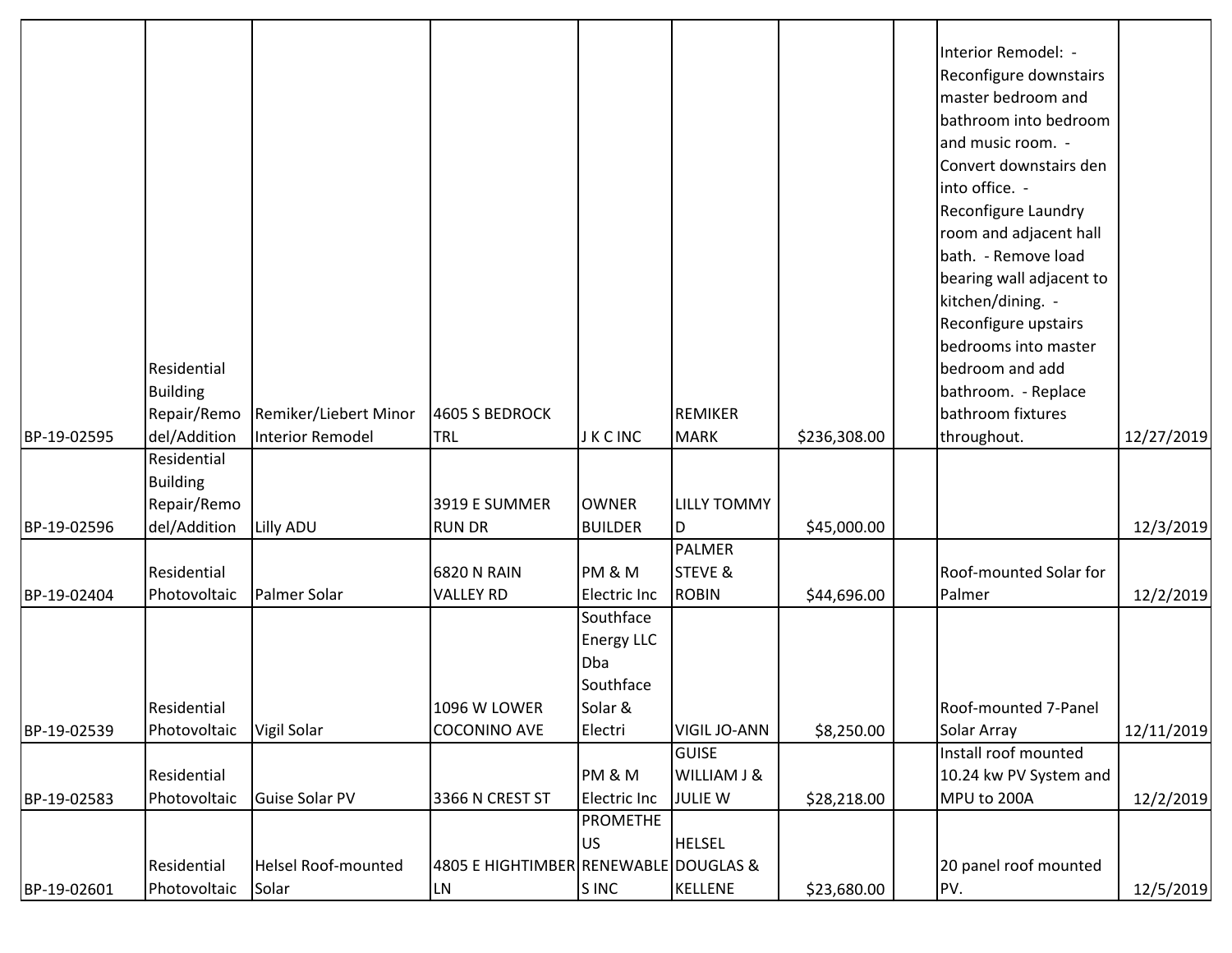|             |               |                             |                                    | <b>PROMETHE</b>                 |                                |              |         |                             |            |
|-------------|---------------|-----------------------------|------------------------------------|---------------------------------|--------------------------------|--------------|---------|-----------------------------|------------|
|             |               |                             |                                    | <b>US</b>                       | <b>SANCHEZ</b>                 |              |         |                             |            |
|             | Residential   | Sanchez Roof-mounted        | 3188 W DANNIELLE                   | <b>RENEWABLE JEREMY L &amp;</b> |                                |              |         | 23 panel roof-mounted       |            |
| BP-19-02602 | Photovoltaic  | Solar                       | <b>DR</b>                          | S INC                           | <b>SHANNON L</b>               | \$25,760.00  |         | PV system.                  | 12/5/2019  |
|             |               |                             |                                    | <b>PROMETHE</b>                 |                                |              |         |                             |            |
|             |               |                             |                                    | <b>US</b>                       | <b>ECKHOFF</b>                 |              |         |                             |            |
|             | Residential   | <b>Eckhoff Roof-mounted</b> | 2505 N FREMONT                     |                                 | <b>RENEWABLE MATTHEW &amp;</b> |              |         | 20 panel roof-mounted       |            |
| BP-19-02603 | Photovoltaic  | Solar                       | <b>BLVD</b>                        | S INC                           | KELLY                          | \$25,760.00  |         | PV system.                  | 12/5/2019  |
|             |               |                             |                                    |                                 | <b>PROMETHE VESELY KYLE</b>    |              |         |                             |            |
|             |               |                             |                                    | <b>US</b>                       | <b>CHRISTOPHER</b>             |              |         |                             |            |
|             | Residential   | Vesely Roof-mounted         | 3229 W DANNIELLE RENEWABLE & JANET |                                 |                                |              |         | 26 panel roof-mounted       |            |
| BP-19-02605 | Photovoltaic  | Solar                       | DR                                 | S INC                           | <b>CHAVEZ</b>                  | \$28,288.00  |         | PV system. EF               | 12/5/2019  |
|             | Residential   | Covington Roof-             | 1184 N WATERSIDE Rooftop           |                                 | <b>COVINGTON</b>               |              |         | Covington Roof-             |            |
| BP-19-02653 | Photovoltaic  | mounted Solar               | <b>DR</b>                          | Solar LLC                       | CAROL L                        | \$14,496.00  |         | mounted Solar               | 12/6/2019  |
|             |               |                             |                                    |                                 | <b>SCHAAFSMA</b>               |              |         | Schaafdsma roof-            |            |
|             |               |                             |                                    |                                 | PIETER &                       |              |         | mounted Solar 27 panel      |            |
|             | Residential   | Schaafdsma Roof-            |                                    | Rooftop                         | <b>KEITH TRUST</b>             |              |         | array with panel upgrade    |            |
| BP-19-02701 | Photovoltaic  | mounted Solar               | 719 E CHERRY AVE                   | Solar LLC                       | DTD 2-20-18                    | \$31,400.00  |         | to 200A                     | 12/17/2019 |
|             |               |                             |                                    |                                 | PARAFINIUK                     |              |         |                             |            |
|             |               |                             |                                    |                                 | DIANA                          |              |         | Parafiniuk Roof-            |            |
|             | Residential   | Parafiniuk Roof-            |                                    | Rooftop                         | <b>WHITEFIELD</b>              |              |         | mounted Solar 26            |            |
| BP-19-02702 | Photovoltaic  | mounted Solar               | 2812 W HARE DR                     | Solar LLC                       | & ADRAH                        | \$280,000.00 |         | module array.               | 12/17/2019 |
|             |               |                             |                                    |                                 |                                |              |         | New Single Family           |            |
|             |               |                             |                                    |                                 |                                |              |         | Dwelling: 2290-SF           |            |
|             |               |                             |                                    |                                 |                                |              |         | Livable; 550-SF Garage;     |            |
|             |               |                             |                                    |                                 |                                |              |         | 130-SF Covered Porch;       |            |
|             | Residential   |                             |                                    | <b>NORTHLAN</b>                 |                                |              |         | 225-SF Covered Rear         |            |
|             | Single Family |                             |                                    | <b>D BUILDERS</b>               |                                |              |         | Patios; 1-Story; 4-BR; 3.5- |            |
| BP-19-01324 | Detached      | <b>SJW New SFR</b>          | 2181 N ELK RUN ST                  | <b>INC</b>                      | <b>SJW LLC</b>                 | \$200,000.00 | 2290 BA |                             | 12/17/2019 |
|             |               |                             |                                    |                                 |                                |              |         | New Single Family           |            |
|             |               |                             |                                    |                                 | <b>WHITE</b>                   |              |         | Dwelling: 6-BR; 4-BA; 3-    |            |
|             | Residential   |                             |                                    |                                 | FAMILY                         |              |         | Level; 4377-SF Livable;     |            |
|             | Single Family |                             | 1596 W LOWER                       | <b>OWNER</b>                    | TRUST DTD 02                   |              |         | 1278-SF Uncovered           |            |
| BP-19-01370 | Detached      | <b>White SFH</b>            | <b>COCONINO AVE</b>                | <b>BUILDER</b>                  | 28-06                          | \$900,000.00 |         | 4377 Porch; 1279-SF Garage. | 12/5/2019  |
|             |               |                             |                                    |                                 |                                |              |         | New Single Family           |            |
|             |               |                             |                                    |                                 |                                |              |         | Dwelling: 3-BR; 2-BA; 1-    |            |
|             |               |                             |                                    |                                 |                                |              |         | Story; 1512-SF Livable;     |            |
|             | Residential   |                             |                                    | <b>EARTH PRO</b>                |                                |              |         | 458-SF Garage; 28-SF        |            |
|             | Single Family |                             | 2354 W MISSION                     | <b>EXCAVATIN</b>                |                                |              |         | Covered Entry; 129-SF       |            |
| BP-19-01970 | Detached      | Axxo SFR                    | <b>TIMBER CIR</b>                  | G                               | Matt Peace                     | \$160,000.00 |         | 1512 Covered Deck.          | 12/20/2019 |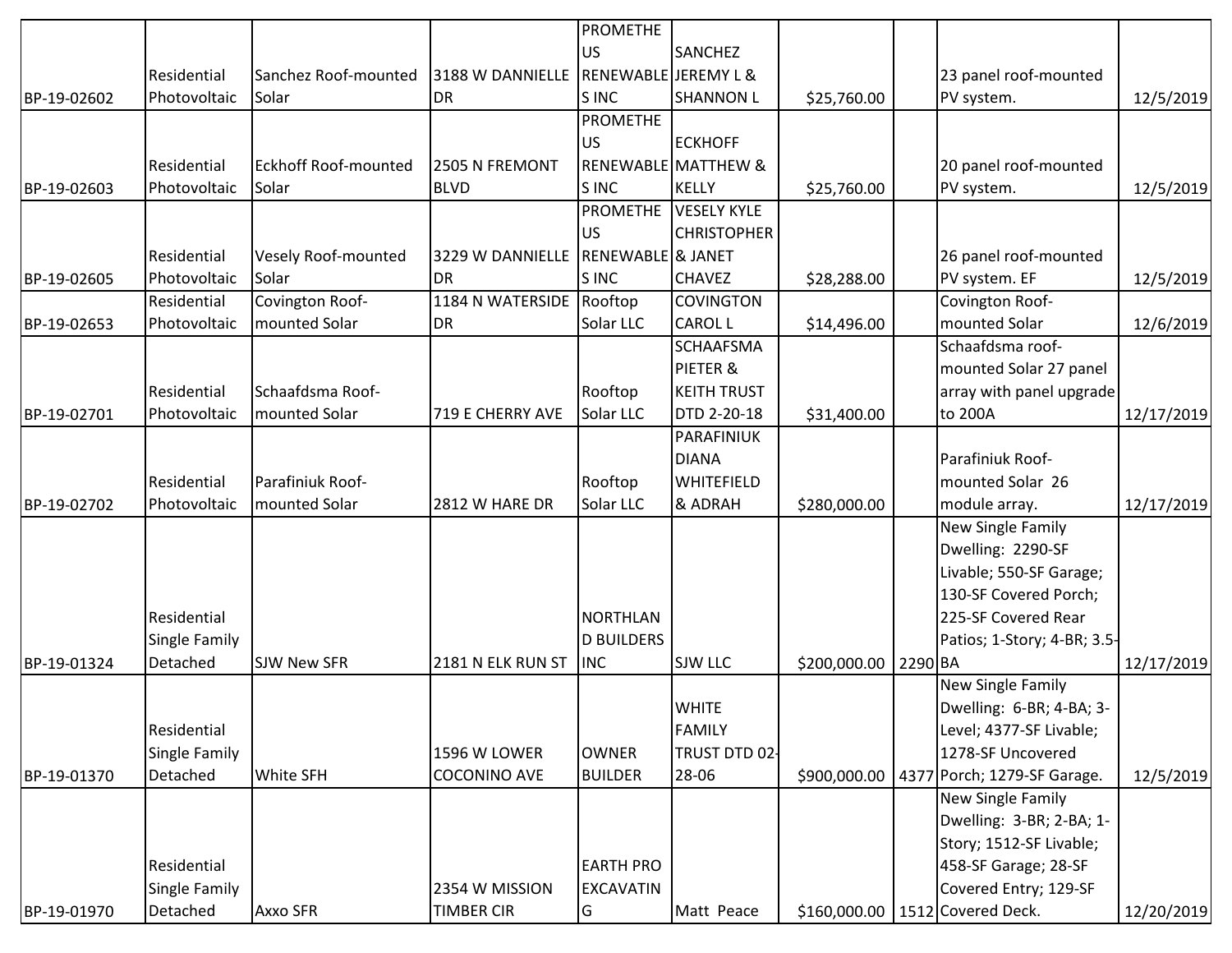|             |                      |                           |                            |                  |                        |                               |          | New Single Family         |            |
|-------------|----------------------|---------------------------|----------------------------|------------------|------------------------|-------------------------------|----------|---------------------------|------------|
|             |                      |                           |                            |                  |                        |                               |          | Dwelling: 3-BR; 3.5-BA;   |            |
|             |                      |                           |                            |                  |                        |                               |          | 1-Level; 3477-SF Livable; |            |
|             |                      |                           |                            |                  | <b>MAROSTICA</b>       |                               |          | 522-SF Uncovered          |            |
|             | Residential          |                           |                            |                  | FAMILY                 |                               |          | Porch;' 839-SF Covered    |            |
|             | <b>Single Family</b> |                           |                            | <b>OWNER</b>     | TRUST DTD 03-          |                               |          | Porch; 1418-SF 4-Car      |            |
| BP-19-02021 | Detached             | <b>Marostica SFR</b>      | 4811 E GANDALF LN BUILDER  |                  | $13 - 15$              | \$350,000.00                  |          | 3477 Garage.              | 12/11/2019 |
|             |                      |                           |                            |                  |                        |                               |          | New Detached SFD -        |            |
|             |                      |                           |                            |                  |                        |                               |          | 4559 SF                   |            |
|             |                      |                           |                            |                  |                        |                               |          | livable/conditioned 6     |            |
|             |                      |                           |                            |                  |                        |                               |          | bedroom 5 bathroom.       |            |
|             |                      |                           |                            |                  |                        |                               |          | 3494 SF. attached         |            |
|             | Residential          |                           |                            |                  | <b>ALGER JASON</b>     |                               |          | garage. 494 SF.           |            |
|             | <b>Single Family</b> | Alger New Home            | 4451 E GREEN               | <b>OWNER</b>     | IT &                   |                               |          | uncovered deck 451 SF     |            |
| BP-19-02042 | Detached             | Construction              | <b>MOUNTAIN DR</b>         | <b>BUILDER</b>   | <b>COURTNEY L</b>      | \$400,000.00                  |          | 4559 covered deck.        | 12/3/2019  |
|             |                      |                           |                            |                  |                        |                               |          |                           |            |
|             | Residential          |                           |                            |                  | <b>JCNDMN</b>          |                               |          |                           |            |
|             | <b>Single Family</b> |                           | 3851 S CLUBHOUSE SBI Homes |                  | <b>LIVING TRUST</b>    |                               |          |                           |            |
| BP-19-02324 | Detached             | Noto SFD                  | <b>CIR</b>                 | <b>LLC</b>       |                        | DTD 10-24-18   \$1,700,000.00 |          |                           | 12/12/2019 |
|             |                      |                           |                            |                  |                        |                               |          | Detached SFD-2-story      |            |
|             |                      |                           |                            |                  |                        |                               |          | 2107 SF                   |            |
|             |                      |                           |                            |                  |                        |                               |          | livable/conditioned. 3 BR |            |
|             | Residential          |                           |                            | B <sub>3</sub>   |                        |                               |          | 3 BA 2 car garage 455 SF  |            |
|             | <b>Single Family</b> | Presidio in the Pines Lot |                            |                  | CONSTRUCT 2936 S CAMEL |                               |          | Covered porch/patio 123   |            |
| BP-19-02344 | Detached             | 6A Hampton Plan           | 2936 S CAMEL DR            | <b>ION</b>       | <b>DRIVE LLC</b>       | \$270,000.00                  | 2107 SF. |                           | 12/11/2019 |
|             |                      |                           |                            |                  |                        |                               |          | Detached SFD-2-story      |            |
|             |                      |                           |                            |                  |                        |                               |          | 2107 SF                   |            |
|             |                      |                           |                            |                  |                        |                               |          | livable/conditioned. 3 BR |            |
|             | Residential          |                           |                            | B <sub>3</sub>   | DAHL                   |                               |          | 3 BA 2 car garage 455 SF  |            |
|             | <b>Single Family</b> | McDowell SFD;             | <b>2931 S PARDO</b>        | <b>CONSTRUCT</b> | MATTHEW &              |                               |          | Covered porch/patio 123   |            |
| BP-19-02345 | Detached             | <b>Hampton Plan</b>       | <b>CALLE</b>               | <b>ION</b>       | <b>JANNA</b>           | \$270,000.00 2107 SF.         |          |                           | 12/11/2019 |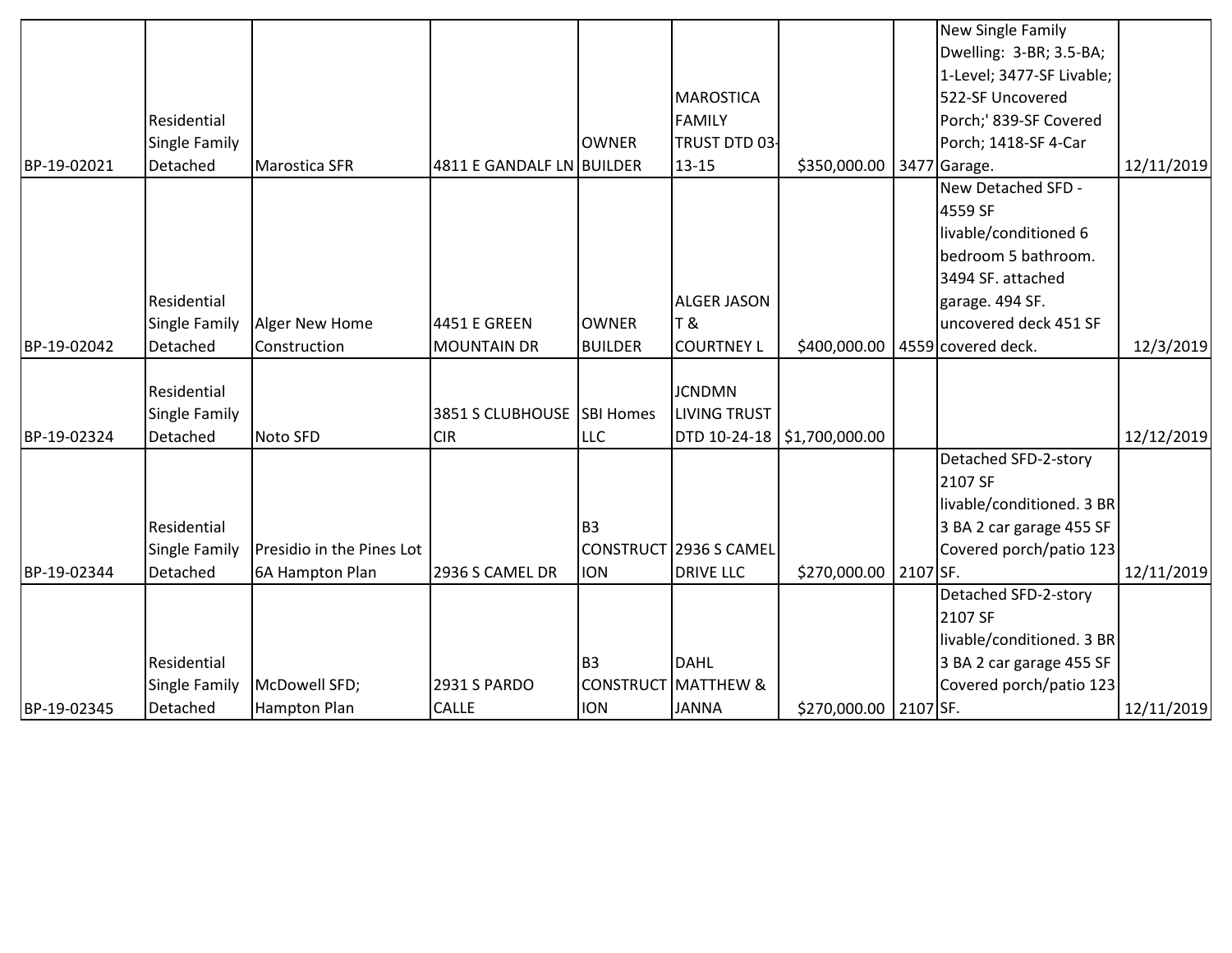| BP-19-02347 | Residential<br>Single Family<br>Detached | Capstone Ponderosa<br>Trails Lot 143 Model<br>CV2090 W Options        | 5213 S OPAL RD  | <b>CAPSTONE</b><br>HOMES LLC HOMES | ABBOTT-<br><b>RHOTON</b><br><b>INVESTMENTS</b><br><b>LLC DBA</b><br><b>CAPSTONE</b> | \$117,480.00 | 4-BR; 3.5-BA; 2-Car 545<br>SF Garage; 2390-SF<br>Livable (1318-SF Main<br>Floor; 772-SF Second<br>Floor); 186-SF Covered<br>Front Porch; 84-SF<br><b>Uncovered Patio. Bonus</b><br>room adds 300 SF<br>livable/conditioned. 5'<br>garage option 545 SF<br>2390 total.                                                | 12/5/2019  |
|-------------|------------------------------------------|-----------------------------------------------------------------------|-----------------|------------------------------------|-------------------------------------------------------------------------------------|--------------|----------------------------------------------------------------------------------------------------------------------------------------------------------------------------------------------------------------------------------------------------------------------------------------------------------------------|------------|
|             | Residential<br>Single Family             | Capstone Crestview Lot 2769 W WINDTREE                                |                 | <b>CAPSTONE</b>                    | <b>CRESTVIEW</b>                                                                    |              | Model Plan CV 2400: 2-<br>story 4 BR 2.5 BA (or 3<br>BA opt.) 2393 SF<br>livable/conditioned area;<br>2-car garage 486 SF;<br>covered porch/patios<br>140 SF; uncovered<br>porch/patios 48 SF<br>**NO OPTIONS<br>SPECIFIED. OPTIONS<br><b>ADDING ADDITIONAL</b><br>AREA ARE REQUIRED TO<br><b>SUBMIT REVISION TO</b> |            |
| BP-19-02464 | Detached                                 | 46 Model CV2400                                                       | DR              | <b>HOMES LLC</b>                   | $31$ LLC                                                                            | \$143,400.00 | 2393 BUILDING PERMIT**                                                                                                                                                                                                                                                                                               | 12/18/2019 |
|             | Residential<br>Single Family             | <b>Crestview Same-as Lot</b>                                          | 2704 W WINDTREE | <b>CAPSTONE</b>                    | <b>PIONEER</b><br><b>TITLE AGENCY</b><br><b>INC TRUST</b>                           |              | New SFD 2-Story 2393<br>SF. livable 4 Bedroom<br>2.5 Bathroom with a 486<br>SF. 2 car garage.<br>Covered porch/patio 140<br>Sf. Uncovered                                                                                                                                                                            |            |
| BP-19-02538 | Detached                                 | 55 Model CV2400                                                       | DR              | <b>HOMES LLC</b>                   | 90300329<br><b>PIONEER</b>                                                          | \$144,000.00 | 2393 porch/patio 48 SF.<br>New 1553 sf. Livable 2-<br>story SFD. 3 bedroom<br>2.5 bath. 2 car garage<br>453 sf. Covered                                                                                                                                                                                              | 12/5/2019  |
|             | Residential<br>Single Family             | <b>Crestview Same-as Lot</b><br>59 Model CV1553 PZ-18-2736 W WINDTREE |                 | <b>CAPSTONE</b>                    | <b>TITLE AGENCY</b><br><b>INC TRUST</b>                                             |              | porch/patio 136 sf.<br>Uncovered porch/patio                                                                                                                                                                                                                                                                         |            |
| BP-19-02541 | Detached                                 | 00152-12                                                              | DR              | <b>HOMES LLC</b>                   | 90300329                                                                            | \$144,000.00 | 1553 48 sf.                                                                                                                                                                                                                                                                                                          | 12/11/2019 |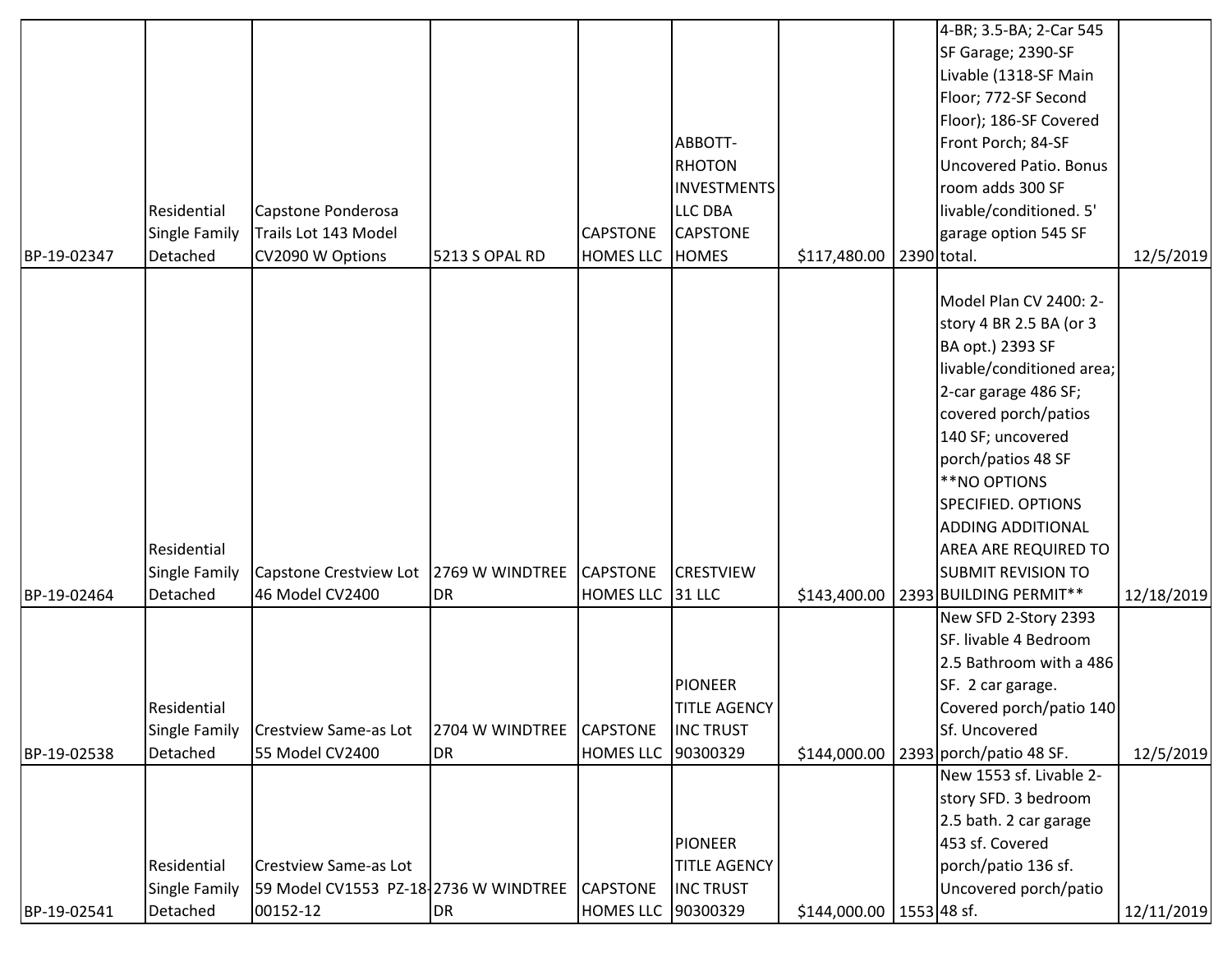|             | Residential          |                              |                                        |                     | <b>VANDYKE TY</b>   |              |                            |            |
|-------------|----------------------|------------------------------|----------------------------------------|---------------------|---------------------|--------------|----------------------------|------------|
|             | Single Family        |                              | <b>5020 E LAKE</b>                     |                     | W & LINDSAY         |              |                            |            |
| BP-19-02624 | Detached             | Vandyke SFD                  | <b>COUNTRY RD</b>                      | <b>CLIFCO</b>       | D                   | \$7,000.00   |                            | 12/12/2019 |
|             |                      |                              |                                        |                     |                     |              |                            |            |
|             |                      |                              |                                        |                     |                     |              | 2-Story 2393 SF. livable 4 |            |
|             |                      |                              |                                        |                     |                     |              | Bedroom 2.5 Bathroom       |            |
|             |                      |                              |                                        |                     |                     |              | with a 10?6? garage        |            |
|             |                      | <b>Crestview Same-As on</b>  |                                        |                     |                     |              | extension 759 SF.          |            |
|             | Residential          | LOT 1; CV2400 PZ-18-         |                                        |                     |                     |              | Covered porch/patio 140    |            |
|             | <b>Single Family</b> | 00152-06 with 10-6           | 2926 W PUTNAM                          | <b>CAPSTONE</b>     | <b>CRESTVIEW</b>    |              | Sf. Uncovered              |            |
| BP-19-02648 | Detached             | <b>Garage Extention</b>      | <b>DR</b>                              | <b>HOMES LLC</b>    | 31 LLC              | \$144,000.00 | 2393 porch/patio 48 SF.    | 12/18/2019 |
|             |                      |                              |                                        |                     |                     |              | SFD 1-Story 1569 SF        |            |
|             |                      |                              |                                        |                     |                     |              | livable .3 Bedroom 2       |            |
|             |                      |                              |                                        |                     |                     |              | Bath 474 sf.2 Car          |            |
|             |                      | <b>Crestview Same-As on</b>  |                                        |                     | <b>PIONEER</b>      |              | Garage. Covered            |            |
|             | Residential          | LOT 48; CV1569 PZ-18-        |                                        |                     | <b>TITLE AGENCY</b> |              | porch/patio 83sf.          |            |
|             | <b>Single Family</b> | 00152-04 with No             | 2753 W WINDTREE                        | <b>CAPSTONE</b>     | <b>INC TRUST</b>    |              | uncovered porch/patio      |            |
| BP-19-02649 | Detached             | <b>Options</b>               | <b>DR</b>                              | <b>HOMES LLC</b>    | 90300329            | \$144,000.00 | 1569 48 sf.                | 12/18/2019 |
|             |                      |                              |                                        |                     |                     |              | 2-Story 2393 SF. livable 4 |            |
|             |                      |                              |                                        |                     |                     |              | Bedroom 2.5 Bathroom       |            |
|             |                      |                              |                                        |                     |                     |              | with a 486 SF. 2 car       |            |
|             |                      | <b>Crestview Same-As on</b>  |                                        |                     | <b>PIONEER</b>      |              | garage. Covered            |            |
|             | Residential          | LOT 54; CV2400 PZ-18-        |                                        |                     | <b>TITLE AGENCY</b> |              | porch/patio 140 Sf.        |            |
|             | <b>Single Family</b> | 00152-06 with No             | 2705 W WINDTREE                        | <b>CAPSTONE</b>     | <b>INC TRUST</b>    |              | Uncovered porch/patio      |            |
| BP-19-02650 | Detached             | <b>Options</b>               | <b>DR</b>                              | <b>HOMES LLC</b>    | 90300329            | \$144,000.00 | 2393 48 SF.                | 12/18/2019 |
|             |                      |                              |                                        |                     |                     |              | New SFD. 1- story 3        |            |
|             |                      |                              |                                        |                     |                     |              | bedroom 2 bathroom 2       |            |
|             |                      |                              |                                        |                     |                     |              | car garage.1424 sf.        |            |
|             |                      |                              |                                        |                     | <b>PIONEER</b>      |              | livable. 191 sf. covered   |            |
|             | Residential          | Crestview Same-as Lot        |                                        |                     | <b>TITLE AGENCY</b> |              | porch/patio 48 SF.         |            |
|             | Single Family        | 52 Model 1424 No             | 2721 W WINDTREE CAPSTONE               |                     | <b>INC TRUST</b>    |              | uncovered porch/patio      |            |
| BP-19-02668 | Detached             | Options PZ-18-00152          | <b>DR</b>                              | HOMES LLC  90300329 |                     | \$85,440.00  | 1424 474 sf. garage        | 12/18/2019 |
|             |                      |                              |                                        |                     |                     |              | 1-Story detached SFD       |            |
|             |                      |                              |                                        |                     |                     |              | 1566 sf.livable 3          |            |
|             |                      |                              |                                        |                     |                     |              | bedroom 2 bathroom 2-      |            |
|             |                      |                              |                                        |                     |                     |              | car 428 SF garage.218 SF   |            |
|             |                      | <b>Crestview Same AS Lot</b> |                                        |                     | <b>PIONEER</b>      |              | covered porch/patio.       |            |
|             | Residential          | 30 Model 1566 with 3         |                                        |                     | <b>TITLE AGENCY</b> |              | Garage option 10'6"        |            |
|             | <b>Single Family</b> | Car Garage PZ-18-            |                                        | <b>CAPSTONE</b>     | <b>INC TRUST</b>    |              | bumpout adds 221 S 649     |            |
| BP-19-02669 | Detached             | 00152-09                     | 2833 W ALAMO DR   HOMES LLC   90300329 |                     |                     | \$93,960.00  | 1566 SF total.             | 12/18/2019 |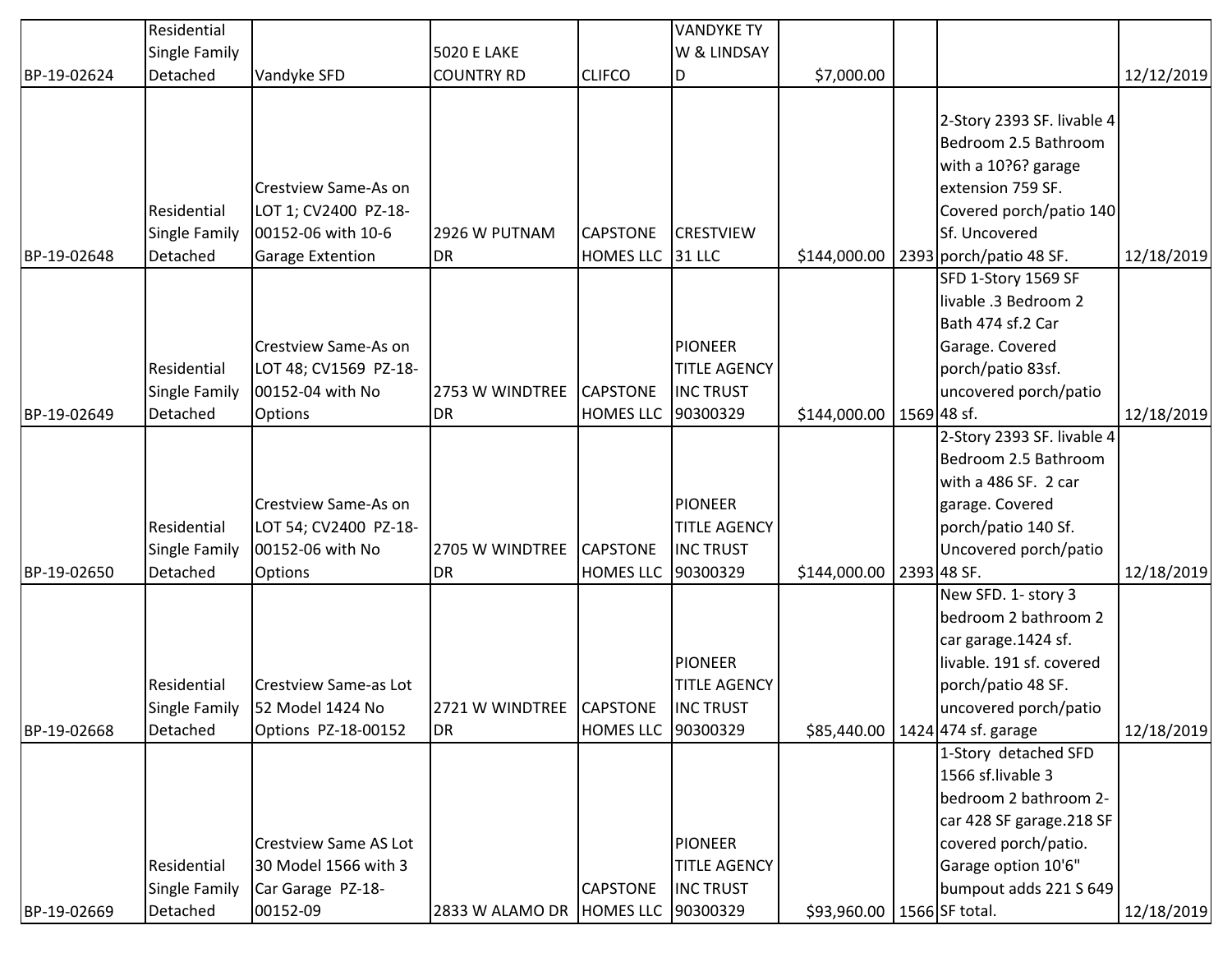|             |         |                                        |                           |                                           |                          |             | Tear-off re-roof; no     |            |
|-------------|---------|----------------------------------------|---------------------------|-------------------------------------------|--------------------------|-------------|--------------------------|------------|
|             |         | National Bank of Arizona               |                           | Eagle                                     | <b>HERMAN &amp;</b>      |             | wood shakes or shingles  |            |
| BP-19-02641 | Roofing | Re-roof                                | 211 N LEROUX ST           | <b>Trading</b>                            | <b>KINNE LLC</b>         | \$96,000.00 | allowed                  | 12/2/2019  |
|             |         |                                        |                           | <b>IDEAL</b>                              | <b>WEST STREET</b>       |             | Tear-off Re-roof; no     |            |
|             |         |                                        |                           | <b>ROOFING</b>                            | <b>PROPERTIES</b>        |             | wood shakes or shingles  |            |
| BP-19-02663 | Roofing | West Properties Re-roof 2608 N WEST ST |                           | <b>INC</b>                                | <b>LLC</b>               | \$8,200.00  | allowed                  | 12/2/2019  |
|             |         |                                        |                           | <b>IDEAL</b>                              |                          |             | Tear-off Re-roof; no     |            |
|             |         | Mann Commercial Re-                    |                           | <b>ROOFING</b>                            | <b>GLEN GAGE</b>         |             | wood shakes or shingles  |            |
| BP-19-02678 | Roofing | roofing                                | 408 N KENDRICK ST         | <b>INC</b>                                | <b>GROUP INC</b>         | \$18,400.00 | allowed                  | 12/4/2019  |
|             |         |                                        |                           |                                           |                          |             |                          |            |
|             |         |                                        |                           |                                           | <b>MANN</b>              |             |                          |            |
|             |         |                                        |                           | <b>IDEAL</b>                              | <b>FAMILY</b>            |             | Tear-off re-roof; no     |            |
|             |         | <b>Mann Residential</b>                | 490 E TWELVE OAKS ROOFING |                                           | <b>LIVING TRUST</b>      |             | wood shakes or shingles  |            |
| BP-19-02679 | Roofing | Roofing                                | <b>DR</b>                 | <b>INC</b>                                | DTD 6-20-01              | \$11,900.00 | allowed                  | 12/4/2019  |
|             |         |                                        |                           |                                           |                          |             |                          |            |
|             |         |                                        |                           | <b>HAVASU</b>                             | <b>ABLE</b>              |             | Re-roof; no wood shakes  |            |
| BP-19-02698 | Roofing | <b>Tullis Re-roofing</b>               | 117 N BEAVER ST           | <b>ROOFING</b>                            | <b>BUILDING LLC</b>      | \$5,200.00  | or shingles              | 12/6/2019  |
|             |         |                                        |                           | Lionheart                                 |                          |             |                          |            |
|             |         |                                        |                           |                                           |                          |             | Tear off reroof no wood  |            |
|             |         |                                        |                           | <b>Building and</b><br>Investments TUCKER |                          |             |                          |            |
|             |         |                                        |                           |                                           |                          |             | shakes or shingles       |            |
| BP-19-02709 | Roofing | <b>Tucker Roof</b>                     | 2618 N MAIN ST            | LLC                                       | <b>ADAM L</b>            | \$9,000.00  | allowed.                 | 12/9/2019  |
|             |         |                                        |                           |                                           | <b>WILDWOOD</b>          |             | Tear-off re-roof; no     |            |
|             |         |                                        |                           | Aspen                                     | <b>HILLS MHC</b>         |             | wood shakes or shingles  |            |
| BP-19-02715 | Roofing | Chapa Re-roof                          | 2401 W ROUTE 66           | Roofing LLC LLC                           |                          | \$4,785.00  | allowed                  | 12/10/2019 |
|             |         |                                        |                           | <b>IDEAL</b>                              | VILLANUEVA               |             | Tear-off re-roof no wood |            |
|             |         |                                        |                           | <b>ROOFING</b>                            | <b>JOE L &amp; DIXIE</b> |             | shakes or shingles       |            |
| BP-19-02730 | Roofing | Villanueva Re-roof                     | 3394 E SWISS RD           | <b>INC</b>                                | R                        | \$6,400.00  | allowed                  | 12/10/2019 |
|             |         |                                        |                           | <b>POLARIS</b>                            |                          |             | Tear-off Re-roof; no     |            |
|             |         |                                        | 3511 N SCHEVENE           | <b>RESTORAT</b>                           | SMITH JIM M              |             | wood shakes or shingles  |            |
| BP-19-02734 | Roofing | Smith Re-roof                          | <b>BLVD</b>               | ON INC                                    | & R VIRGINIA             | \$2,500.00  | allowed                  | 12/10/2019 |
|             |         |                                        |                           | <b>POLARIS</b>                            | <b>BONZANI</b>           |             | Tear-off re-roof; no     |            |
|             |         |                                        | 2690 N FREMONT            | <b>RESTORATI</b>                          | DEAN &                   |             | wood shakes or shingles  |            |
| BP-19-02735 | Roofing | Dean Re-roof                           | <b>BLVD</b>               | ON INC                                    | ELIZABETH                | \$2,500.00  | allowed                  | 12/10/2019 |
|             |         |                                        |                           |                                           |                          |             | Tear off reroof no wood  |            |
|             |         |                                        | 1513 W UNIVERSITY OWNER   |                                           |                          |             | shakes or shingles       |            |
| BP-19-02780 | Roofing | Wendt Roof                             | <b>HEIGHTS DR N</b>       | <b>BUILDER</b>                            | Daniel Wendt             | \$12,000.00 | allowed                  | 12/17/2019 |